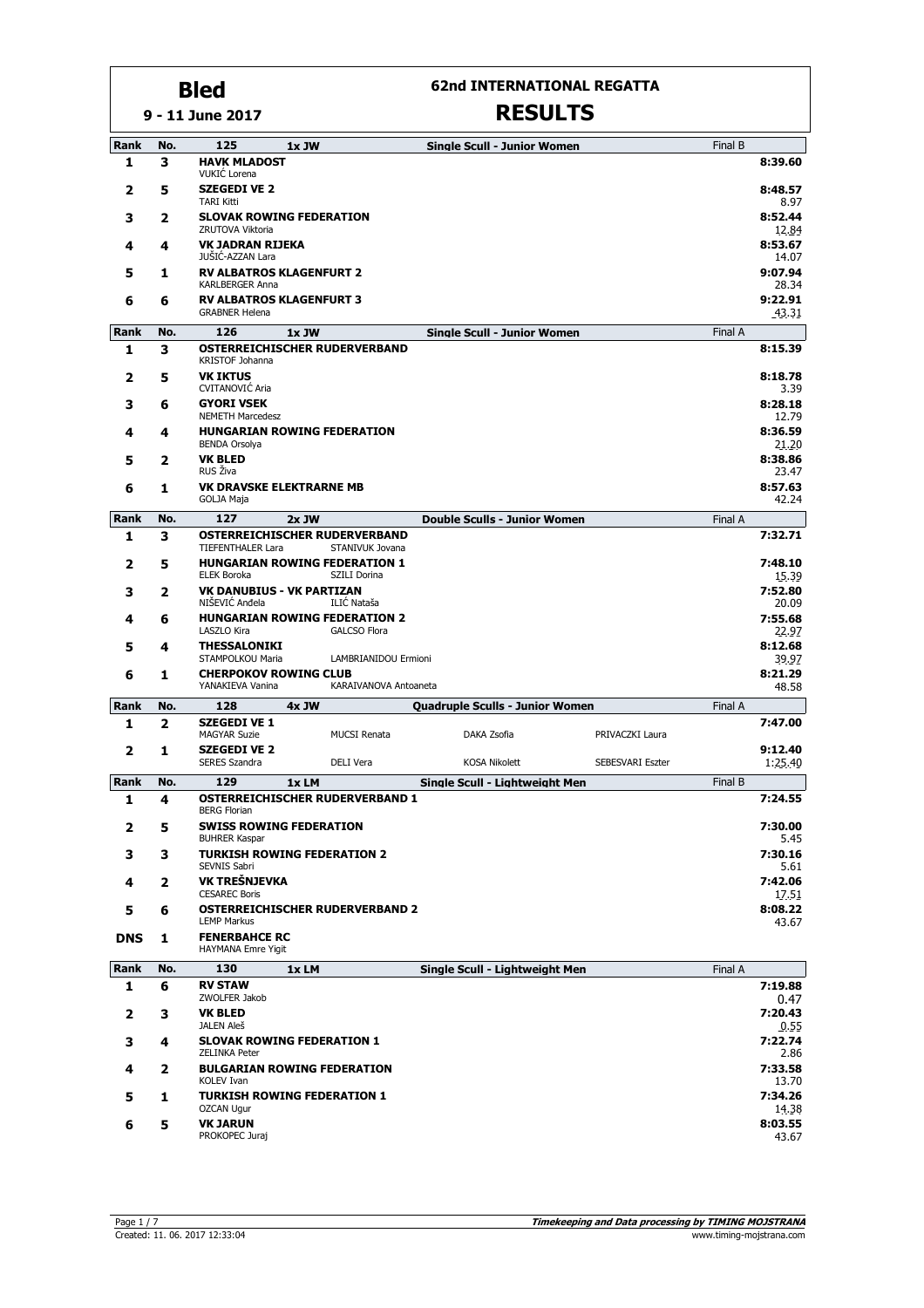## **62nd INTERNATIONAL REGATTA**

| Rank        | No. | 131<br>1x LW                                                                                             | Single Scull - Lightweight Women  | Final A |                         |
|-------------|-----|----------------------------------------------------------------------------------------------------------|-----------------------------------|---------|-------------------------|
| 1           | 4   | <b>VK ARGO IZOLA</b><br>KOSTANJŠEK Nina                                                                  |                                   |         | 8:26.36                 |
| 2           | 1   | 1. WRC LIA 2<br><b>SLACH Victoria</b>                                                                    |                                   |         | 8:34.66<br>8.30         |
| 3           | 5   | <b>VK NERETVANSKI GUSAR</b><br>ŠUSTIĆ Nataša                                                             |                                   |         | 8:38.64<br>12.28        |
| 4           | 2   | <b>SLOVAK ROWING CLUB</b><br><b>HLIVOVA Irenka</b>                                                       |                                   |         | 8:39.05<br>12.69        |
| 5           | 3   | <b>WRK DONAU WIEN</b><br><b>KERN Annika</b>                                                              |                                   |         | 8:51.43<br>25.07        |
| 6           | 6   | VK TREŠNJEVKA<br>MIČUDA Mia                                                                              |                                   |         | 10:01.71<br>1:35.35     |
| <b>Rank</b> | No. | 132<br>2x JM                                                                                             | <b>Double Sculls - Junior Men</b> | Final B |                         |
| 1           | 3   | <b>VK DRAVSKE ELEKTRARNE MB 2</b><br>MUŽERLIN Jan                                                        |                                   |         | 7:16.85                 |
| 2           | 4   | <b>MACUH Valuk</b><br><b>HUNGARIAN ROWING FEDERATION 2</b><br><b>PAPP Benedek</b><br><b>FELMERI Mark</b> |                                   |         | 0.74<br>7:17.96<br>1.11 |
| 3           | 5   | <b>VK MEDULIN</b><br><b>BURŠIĆ Mario</b><br>GRUBEŠA Luka                                                 |                                   |         | 7:18.72<br>1.87         |
| 4           | 6   | <b>RV STAW</b><br><b>HOMSTEIN Lukas</b><br><b>NOWAK Florian</b>                                          |                                   |         | 7:18.79<br>1.94         |
| 5           | 2   | <b>HAVK MLADOST</b><br>ROMANIĆ Karlo<br>UKROPINA Marko                                                   |                                   |         | 7:29.19<br>12.34        |
| 6           | 1   | <b>VK "NEPTUN" DUBROVNIK 2</b><br>GRUBIŠIĆ Luka<br><b>SILJEG Filip</b>                                   |                                   |         | 7:35.64<br>18.79        |
| Rank        | No. | 133<br>2x JM                                                                                             | <b>Double Sculls - Junior Men</b> | Final A |                         |
| 1           | 4   | <b>SLOVAK ROWING FEDERATION</b>                                                                          |                                   |         | 6:46.77                 |
| 2           | 3   | <b>STIFFEL Adam</b><br>POPELKA Jakub<br>VK GRAFIČAR - VK SMEDEREVO<br>PIVAČ Vukašin<br>PETROVIĆ Aleksa   |                                   |         | 6:47.81<br>1.04         |
| 3           | 5   | <b>OSTERREICHISCHER RUDERVERBAND</b><br><b>ERLMOSER Severin</b><br><b>AUERBACH Armin</b>                 |                                   |         | 6:52.71<br>5.94         |
| 4           | 1   | <b>VK DRAVSKE ELEKTRARNE MB 1</b><br>ČAS Jaka<br>PUHEK Blaž                                              |                                   |         | 6:56.92<br>10.15        |
| 5           | 2   | <b>HUNGARIAN ROWING FEDERATION 1</b><br><b>TURI Peter</b><br>SZESZTAY Agoston                            |                                   |         | 7:05.73<br>18.96        |
| 6           | 6   | <b>VK "NEPTUN" DUBROVNIK 1</b><br><b>PAPAC Patrik</b><br><b>TIKVICA Mato</b>                             |                                   |         | 7:09.89<br>23.12        |
| <b>Rank</b> | No. | 134<br>$2 - JM$                                                                                          | <b>Pair - Junior Men</b>          | Final B |                         |
| 1           | 4   | <b>DANUBIUS NHE 1</b><br><b>TIHANYI Peter</b><br><b>CSASZAR Bence</b>                                    |                                   |         | 7:27.13<br>0.67         |
| 2           | 2   | <b>VK CROATIA</b><br>TURČIĆ Matija<br>STANIĆ Lovro                                                       |                                   |         | 7:27.81<br>0.68         |
| 3           | 3   | <b>DANUBIUS NHE 2</b><br><b>DOMOKOS Matyas</b><br><b>TALLOS Farkas</b>                                   |                                   |         | 7:28.09<br>0.96         |
| 4           | 1   | <b>CHERPOKOV ROWING CLUB</b><br>KARAGYOZOV Georgi<br><b>KISYOV Todor</b>                                 |                                   |         | 8:06.09<br>38.96        |
| <b>Rank</b> | No. | 135<br>$2 - JM$                                                                                          | <b>Pair - Junior Men</b>          | Final A |                         |
| 1           | 5   | <b>HRVATSKI VESLAČKI SAVEZ</b><br>LONČARIĆ Antun<br>LONČARIĆ Patrik                                      |                                   |         | 6:56.68<br>0.20         |
| 2           | 4   | <b>OSTERREICHISCHER RUDERVERBAND</b><br><b>LINDORFER Lorenz</b><br>SIGL Anton                            |                                   |         | 7:04.12<br>7.44         |
| з           | 6   | <b>VK JADRAN RIJEKA 2</b><br>STOJŠIĆ Mateo<br><b>TOMAC Janko</b>                                         |                                   |         | 7:13.08<br>16.40        |
| 4           | 2   | <b>VK SMEDEREVO</b><br>RISTIĆ Lazar<br><b>TORBICA Marko</b>                                              |                                   |         | 7:21.49<br>24.81        |
| 5           | 1   | <b>VK JADRAN RIJEKA 1</b><br>AMIŽIĆ Gianni<br>PAPIĆ Vito                                                 |                                   |         | 7:26.70<br>30.02        |
| <b>DNS</b>  | 3   | <b>TURKISH ROWING FEDERATION</b><br>BEKIROGLU Ismail Ali<br>SAHIN Aydin Inanc                            |                                   |         |                         |
| Rank        | No. | 136<br>1x JM                                                                                             | <b>Single Scull - Junior Men</b>  | Final B |                         |
| 1           | 4   | <b>VK JARUN</b><br>MALETIĆ Marin                                                                         |                                   |         | 7:40.74                 |
| 2           | 6   | <b>THESSALONIKI 1</b><br><b>DITSIOS Trifon</b>                                                           |                                   |         | 7:41.34<br>0.60         |
| з           | 2   | <b>VK JADRAN RIJEKA</b><br>OMEROVIĆ Dominik                                                              |                                   |         | 7:47.04<br>6.30         |
| 4           | 3   | <b>VK CROATIA</b><br>ČIŽIĆ Teo                                                                           |                                   |         | 7:53.34<br>12.60        |
| 5           | 5   | <b>VK BLED</b><br><b>SOLAR Jakob</b>                                                                     |                                   |         | 7:58.17<br>17.43        |
| 6           | 1   | <b>VK "NEPTUN" DUBROVNIK</b><br>ČONDRIĆ Lovro                                                            |                                   |         | 7:59.13<br>18.39        |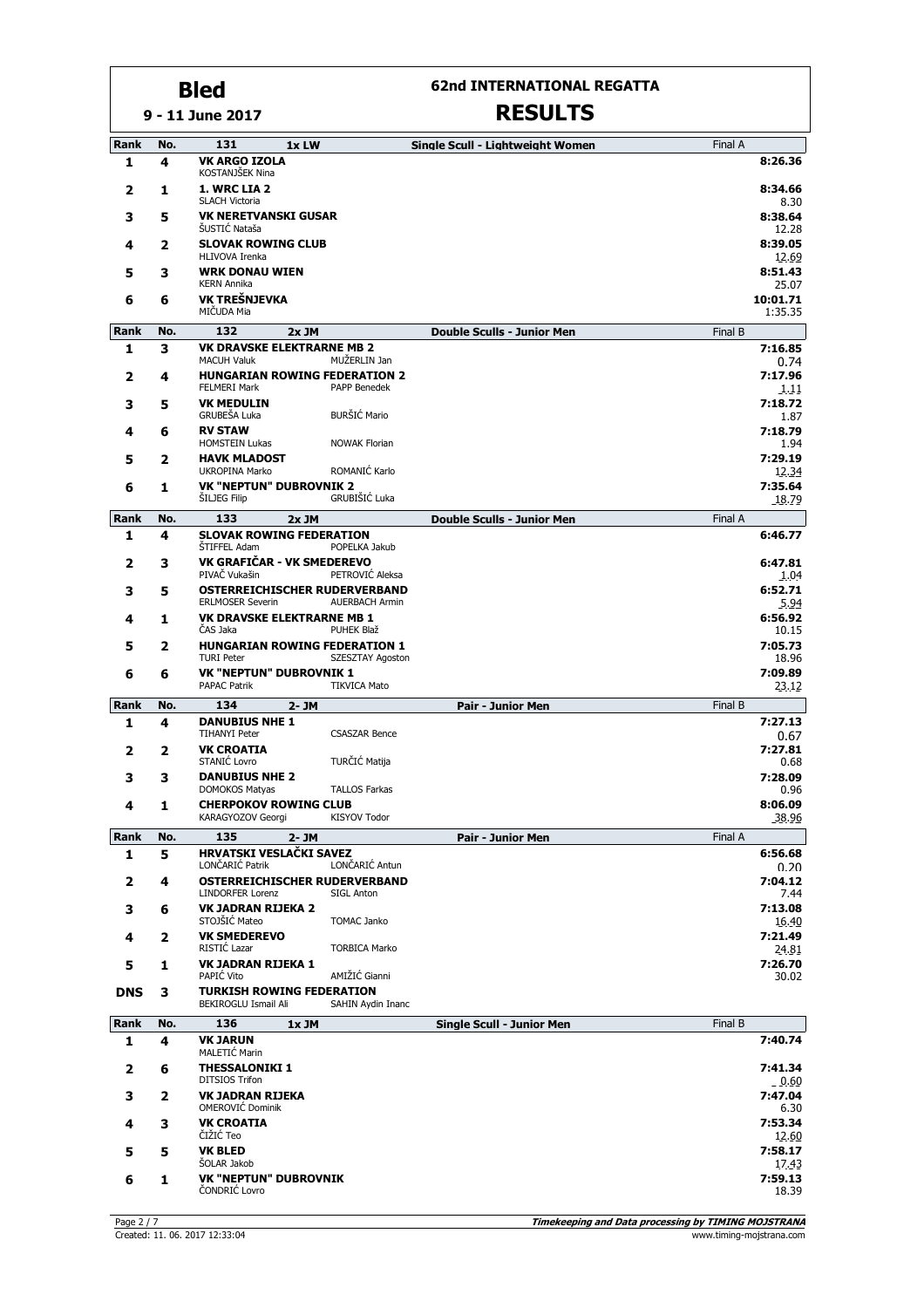**9 - 11 June 2017**

### **62nd INTERNATIONAL REGATTA**

| Rank        | No. | 137<br>1x JM                                                   |                           | <b>Single Scull - Junior Men</b>                               |                             | Final A |                  |
|-------------|-----|----------------------------------------------------------------|---------------------------|----------------------------------------------------------------|-----------------------------|---------|------------------|
| 1           | 1   | HRVATSKI VESLAČKI SAVEZ<br>FARKAŠ Patrik                       |                           |                                                                |                             |         | 7:19.38          |
| 2           | 3   | <b>TURKISH ROWING FEDERATION</b><br><b>GUNES Naim Talha</b>    |                           |                                                                |                             |         | 7:20.89<br>1.51  |
| 3           | 5   | <b>ROWING FEDERATION OF MOLDOVA</b><br><b>MASNIC Alexander</b> |                           |                                                                |                             |         | 7:29.41<br>10.03 |
| 4           | 4   | <b>VK LJUBLJANICA</b><br>PFEIFER Filip                         |                           |                                                                |                             |         | 7:34.51<br>15.13 |
| 5           | 6   | <b>VK KORANA</b><br>GRGURIĆ Josip                              |                           |                                                                |                             |         | 7:35.33<br>15.95 |
| 6           | 2   | <b>VK SMEDEREVO</b><br>SELAKOVIĆ Danilo                        |                           |                                                                |                             |         | 7:37.22<br>17.84 |
| <b>Rank</b> | No. | 138<br>4- JM                                                   |                           | <b>Four - Junior Men</b>                                       |                             | Final B |                  |
| 1           | 3   | <b>TURKISH ROWING FEDERATION 1</b><br><b>OZTURK Omer</b>       | <b>ERTURK Baris</b>       | OGUZ Emre Kubilay                                              | <b>OZDEMIR Dervis Kemal</b> |         | 6:30.91          |
| 2           | 5   | <b>RV NAUTILUS - RV VILLACH</b><br><b>RIEDL Maximilian</b>     | LINDTNER Jakob            | <b>RIEDL Martin</b>                                            | <b>SAUERBIER Luca</b>       |         | 6:35.74<br>4.83  |
| 3           | 4   | <b>HUNGARIAN ROWING FEDERATION 1</b>                           |                           |                                                                |                             |         | 6:36.25          |
|             |     | <b>HOLPERT Andras</b><br><b>HUNGARIAN ROWING FEDERATION 4</b>  | <b>JANI Kornel</b>        | SZABO David                                                    | <b>LITTER Adam</b>          |         | 5.34<br>6:37.30  |
| 4           | 1   | <b>DUDAS Dominik</b>                                           | <b>HERASZTI Tamas</b>     | LAJKO Aron                                                     | <b>BECSEI Bonifac</b>       |         | 6.39             |
| 5           | 2   | <b>VK GALEB</b><br>SIMEUNOVIĆ Andrija                          | LAKOVIĆ Lazar             | PRODANOVIĆ Marko                                               | <b>BANJAC Kosta</b>         |         | 6:38.19<br>7.28  |
| 6           | 6   | <b>VK BLED</b><br>ŽVEGELJ Isak                                 | <b>TRATNIK Aleksej</b>    | <b>BREJC</b> Žiga                                              | STARIČ Martin               |         | 6:47.06<br>16.15 |
| Rank        | No. | 139<br>4- JM                                                   |                           | <b>Four - Junior Men</b>                                       |                             | Final A |                  |
| 1           | 2   | HRVATSKI VESLAČKI SAVEZ<br><b>GARMA Frane Filip</b>            | GOJANOVIĆ RAKIĆ Luka      | <b>GRGIĆ Ivan Ante</b>                                         | IPSA Fabio                  |         | 6:17.20<br>0.40  |
| 2           | 3   | <b>OSTERREICHISCHER RUDERVERBAND</b><br><b>ANSTISS Liam</b>    | <b>FINSTER Alexander</b>  | <b>LAGGNER Patrick</b>                                         | <b>HOLLER Mattijs</b>       |         | 6:18.66<br>1.46  |
| 3           | 4   | <b>VK PARTIZAN</b><br>LIJESKOVIĆ Pavle                         | MLADENOVIĆ Vuk            | TRIČKOVIĆ Veselin                                              | <b>IZDA Aleksandar</b>      |         | 6:20.51<br>3.31  |
| 4           | 5   | <b>HUNGARIAN ROWING FEDERATION 2</b><br><b>KUNSTAR Mark</b>    | <b>LASZLO Peter</b>       | SZLOVAK Rajmund                                                | <b>KIRALY Csaba</b>         |         | 6:28.86<br>11.66 |
| 5           | 6   | <b>GUSAR-ISTRA-ZADAR</b><br><b>MARIĆ Mario</b>                 | TOKIĆ Ivan                | PERUŠKO Korado                                                 | <b>BOŽAC Moreno</b>         |         | 6:30.45<br>13.25 |
| 6           | 1   | <b>TURKISH ROWING FEDERATION 2</b><br>YILDIRIM Ahmet Ensar     | <b>BAG Kaan</b>           | KAYA Deniz Evren                                               | <b>GOK Enes</b>             |         | 6:31.77<br>14.57 |
| Rank        | No. | 140<br>4x JM                                                   |                           | <b>Quadruple Sculls - Junior Men</b>                           |                             | Final A |                  |
| 1           | 3   | OSTERREICHISCHER RUDERVERBAND<br><b>NEPPL Benedikt</b>         | <b>STEKL Gabriel</b>      | <b>ANIMASHAUN Martin</b>                                       | <b>HORNACEK Maximilian</b>  |         | 6:11.04          |
| 2           | 2   | <b>VK CROATIA - VK MORNAR</b><br><b>LESIC Filip</b>            | <b>HABUDA Karlo</b>       | PERKOVIĆ Marin                                                 | MAHMUTOVIĆ Goran            |         | 6:14.55<br>3.51  |
| 3           | 5   | <b>LIA-PIRAT WIEN-STAW</b><br><b>WEBENDORFER Johannes</b>      | <b>FINSTEER Lukas</b>     | <b>PRANDL Lukas</b>                                            | <b>SCHEIBLAUER Felix</b>    |         | 6:14.83<br>3.79  |
| 4           | 1   | <b>HUNGARIAN ROWING FEDERATION</b>                             |                           | <b>TAPAI Daniel</b>                                            |                             |         | 6:19.79          |
| 5           | 4   | <b>CSEH Vilmos</b><br>MLADOST-BIOKOVO-TREŠNJEVKA-GLA           | <b>LITTER Elod</b>        |                                                                | <b>TAKACS Attila</b>        |         | 8.75<br>6:19.98  |
| Rank        | No. | <b>GIROTTO Mihael</b><br>141                                   | ŠARIĆ Ivan                | <b>VRDOLJAK Hrvoie</b><br><b>Double Sculls - Young Juniors</b> | <b>BJELIĆ Jakov</b>         | Final B | 8.94             |
| 1           | 2   | 2x JM16<br>VK TREŠNJEVKA 1                                     |                           |                                                                |                             |         | 7:12.11          |
| 2           | 3   | ZORIČIĆ Vinko<br><b>VK KRKA 2</b>                              | JEDNOBRKOVIĆ Tin          |                                                                |                             |         | 7:28.44          |
| 3           | 1   | STIPANDŽIJA Paško<br><b>VK "NEPTUN" DUBROVNIK 2</b>            | <b>BORNA BUMBAK Denis</b> |                                                                |                             |         | 16.33<br>7:46.71 |
| 4           | 4   | <b>BARIŠIĆ Roko</b><br>VK TREŠNJEVKA 2                         | PREOVIĆ Toni              |                                                                |                             |         | 34.60<br>7:55.53 |
| Rank        | No. | ŠVALJ Marko<br>142                                             | <b>GRGAC Robert</b>       |                                                                |                             |         | 43.42            |
| 1           | 3   | 2x JM16<br><b>VK PARTIZAN</b>                                  |                           | <b>Double Sculls - Young Juniors</b>                           |                             | Final A | 6:56.49          |
| 2           | 4   | MATIĆ Veljko<br><b>HUNGARIAN ROWING FEDERATION</b>             | PETKOVIĆ Kosta            |                                                                |                             |         | 3.67<br>6:58.30  |
|             |     | SZILAGYI Konrad                                                | SZKLENKA Bence            |                                                                |                             |         | 1.81<br>7:00.50  |
| 3           | 5   | VK CROATIA - VK KRKA<br>VUČINIĆ Anton                          | PERIŠIĆ Nino              |                                                                |                             |         | 4.01             |
| 4           | 1   | <b>VK KRKA 1</b><br>RADOVČIĆ Jerko                             | PAPAK Kristijan           |                                                                |                             |         | 7:10.54<br>14.05 |
| 5           | 6   | <b>VK "NEPTUN" DUBROVNIK 1</b><br><b>KUKULJICA Pero</b>        | ĐIVANOVIĆ Vlaho           |                                                                |                             |         | 7:16.27<br>19.78 |
| 6           | 2   | <b>VK NAUTILUS KOPER</b><br><b>KRAMBERGER Tim</b>              | ROJC Enej                 |                                                                |                             |         | 7:21.68<br>25.19 |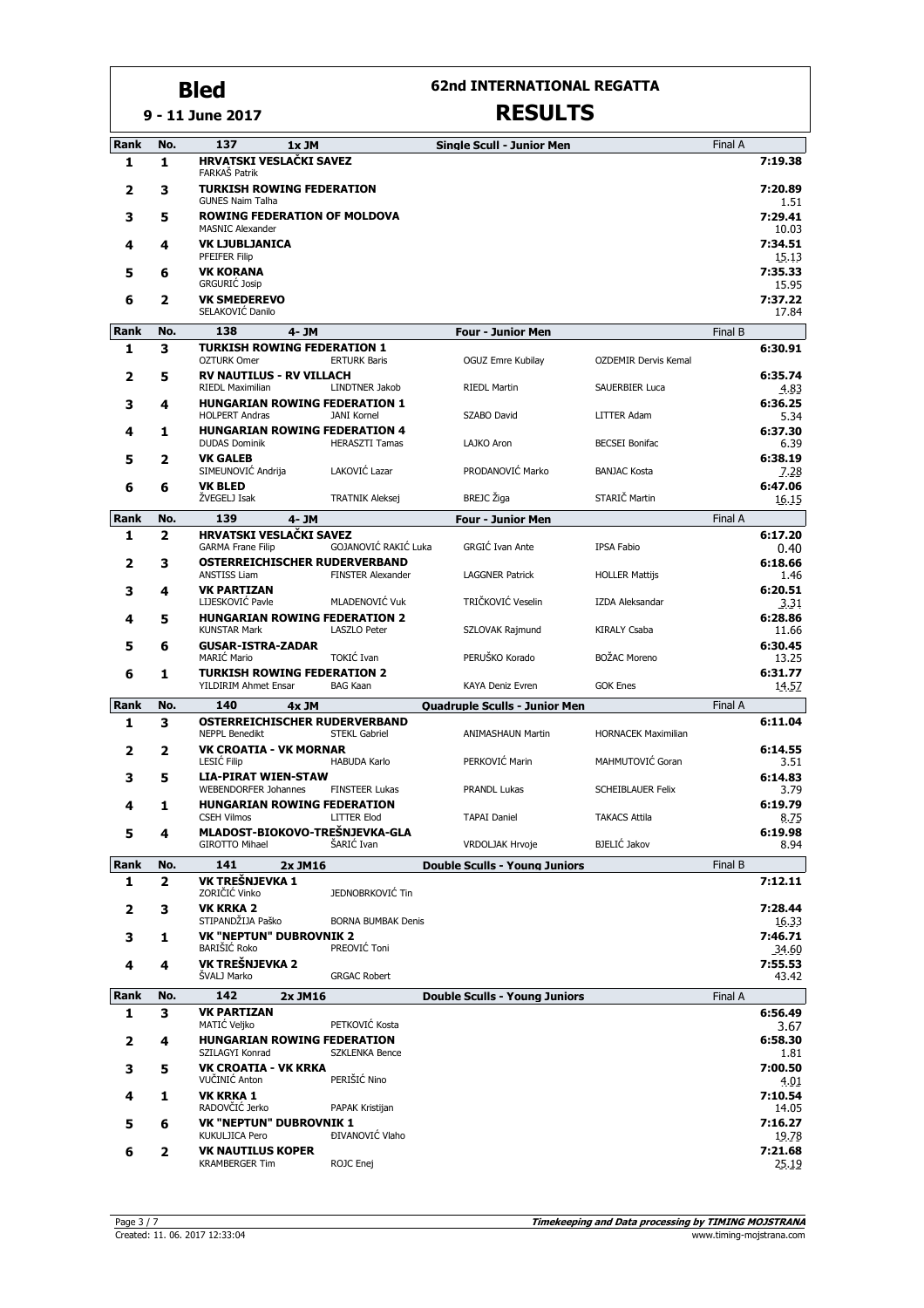#### **9 - 11 June 2017 Bled**

## **62nd INTERNATIONAL REGATTA**

| Rank        | No. | 143<br>1x JM16                                                   |                             | <b>Single Scull - Young Juniors</b>       |                     | Final B |                  |
|-------------|-----|------------------------------------------------------------------|-----------------------------|-------------------------------------------|---------------------|---------|------------------|
| 1           | 3   | <b>SLOVAK ROWING FEDERATION</b><br><b>SPANAKIS Martin</b>        |                             |                                           |                     |         | 7:51.19          |
| 2           | 2   | <b>VK IKTUS</b><br><b>STEINER Vedran</b>                         |                             |                                           |                     |         | 7:55.73<br>4.54  |
| 3           | 4   | <b>VK BLED 1</b><br><b>KRAVČUK Semen</b>                         |                             |                                           |                     |         | 7:57.04<br>5.85  |
| 4           | 5   | <b>SZEGEDI VE 2</b><br><b>VOLFORD Marton</b>                     |                             |                                           |                     |         | 8:03.06<br>11.87 |
| 5           | 6   | <b>HVK VUKOVAR 2</b><br><b>JAKOVAC Danijel</b>                   |                             |                                           |                     |         | 8:29.07<br>37.88 |
| 6           | 1   | <b>SZEGEDI VE 1</b><br><b>HORPACSI Mark</b>                      |                             |                                           |                     |         | 8:38.63<br>47.44 |
| <b>Rank</b> | No. | 144<br>1x JM16                                                   |                             | <b>Single Scull - Young Juniors</b>       |                     | Final A |                  |
| 1           | 4   | <b>HVK GUSAR SPLIT</b><br><b>BORKOVIĆ Karlo</b>                  |                             |                                           |                     |         | 7:27.93          |
| 2           | 3   | <b>VK LJUBLJANICA</b><br><b>JERMAN Urban</b>                     |                             |                                           |                     |         | 7:34.40          |
| 3           | 5   | <b>RV WIKING LINZ</b>                                            |                             |                                           |                     |         | 6.47<br>7:39.03  |
| 4           | 1   | <b>HULTSCH Konrad</b><br><b>VK DANUBIUS 1885</b>                 |                             |                                           |                     |         | 11.10<br>7:40.02 |
|             |     | NEŽIĆ Matej                                                      |                             |                                           |                     |         | 12.09            |
| 5           | 6   | VK TREŠNJEVKA<br><b>PUJAS Viktor</b>                             |                             |                                           |                     |         | 7:51.59<br>23.66 |
| 6           | 2   | <b>WRC PIRAT</b><br>TROST Jan                                    |                             |                                           |                     |         | 7:51.82<br>23.89 |
| Rank        | No. | 145<br>4x JM16                                                   |                             | <b>Quadruple Sculls - Young Juniors</b>   |                     | Final B |                  |
| 1           | 3   | <b>DANUBIUS NHE</b>                                              |                             |                                           |                     |         | 6:38.99          |
|             |     | <b>MESZAROS Balint</b>                                           | <b>BIRTALAN Aron</b>        | <b>DITTRICH Levente</b>                   | <b>GODOLLE Pal</b>  |         |                  |
| 2           | 4   | <b>VK LJUBLJANICA</b><br>LORENČIČ Vanja                          | MAGAJNA Maj                 | MAGAJNA Ažbe                              | KOZJEK Nejc         |         | 6:40.98<br>1.99  |
| 3           | 5   | <b>VK JARUN</b><br>CARANOVIC Tom                                 | PERANOVIĆ Fran              | <b>ĐOMLIJA Mislav</b>                     | <b>VARAT Leo</b>    |         | 6:43.62<br>4.63  |
| 4           | 2   | <b>VK ISTRA</b>                                                  |                             |                                           |                     |         | 6:44.23          |
| 5           | 1   | ALABER Domagoj<br><b>VK MEDULIN</b>                              | MARKULINČIĆ Luka            | JELČIĆ Luka                               | <b>HALITI David</b> |         | 5.24<br>6:48.05  |
|             |     | LAZARIĆ Antonio                                                  | UŠIĆ Teo                    | GRGOROVIĆ Ivan                            | KOVAČ Viktor        |         | 9.06             |
| Rank        | No. | 146<br>4x JM16                                                   |                             | <b>Quadruple Sculls - Young Juniors</b>   |                     | Final A |                  |
| 1           | 4   | <b>HUNGARIAN ROWING FEDERATION</b><br>SZABO Gabor                | <b>KIRALY Miklos</b>        | <b>RAKONCZAI Peter</b>                    | RAKOCZI Ferenc      |         | 6:25.94          |
| 2           | 5   | <b>RV VOLKERMARKT</b><br><b>GFERER Georg</b>                     | <b>KRASSNIG David</b>       | <b>MIKLAU Patrik</b>                      | <b>KOP Jakob</b>    |         | 6:26.59<br>0.65  |
| з           | 2   | <b>HVK MORNAR SPLIT</b><br>ANZULOVIĆ MIROŠEVIĆ Niko PERHAT Mario |                             | <b>CURIN Gordan</b>                       | DOBRKOVIĆ Dino      |         | 6:29.87<br>3.93  |
| 4           | з   | <b>VK DRAVSKE ELEKTRARNE MB</b><br><b>KRAMBERGER Miha</b>        | BAŠL Jaša                   | POLŠE Filip                               | ČAS Jure            |         | 6:31.39<br>5.45  |
| 5           | 1   | <b>VK DANUBIUS 1885</b>                                          |                             |                                           |                     |         | 6:35.41          |
|             |     | KATIC Ivan<br><b>HAVK MLADOST</b>                                | RATAJAC Rastko              | IBROČIĆ Milan                             | STEFANOVIĆ Dušan    |         | 9.47<br>6:45.61  |
| 6           | 6   | <b>SURINA Lovro</b>                                              | ČORAK Jakov                 | ZULFIKARPAŠIĆ Brun                        | JUKIĆ Nino          |         | 19.67            |
| Rank        | No. | 147<br>2x JW16                                                   |                             | <b>Double Sculls - Young Junior Women</b> |                     | Final A |                  |
| 1           | 4   | <b>THESSALONIKI</b><br>KYRIDOU Maria                             | LAMBRIANIDOU Eleni          |                                           |                     |         | 7:39.67          |
| 2           | 1   | <b>VK CROATIA</b><br>KOVAČIĆ Talia                               | VUČINA Katarina             |                                           |                     |         | 7:47.67<br>8.00  |
| 3           | з   | <b>CHERPOKOV ROWING CLUB</b><br><b>BONEVA Linda</b>              | <b>GEORGIJEVA Vladimira</b> |                                           |                     |         | 7:49.38<br>9.71  |
| 4           | 6   | <b>VK BLED</b><br>VOVK Jera                                      | GRUŠKOVNJAK Pia             |                                           |                     |         | 7:51.40<br>11.73 |
| 5           | 5   | <b>HAVK MLADOST</b>                                              |                             |                                           |                     |         | 7:55.17          |
|             |     | <b>GRGIC Ema</b><br><b>SZEGEDI VE</b>                            | KOSTELIĆ Marta              |                                           |                     |         | 15.50<br>8:14.05 |
| 6           | 2   | <b>KORDA Lilla</b>                                               | M TOTH Borbala              |                                           |                     |         | 34.38            |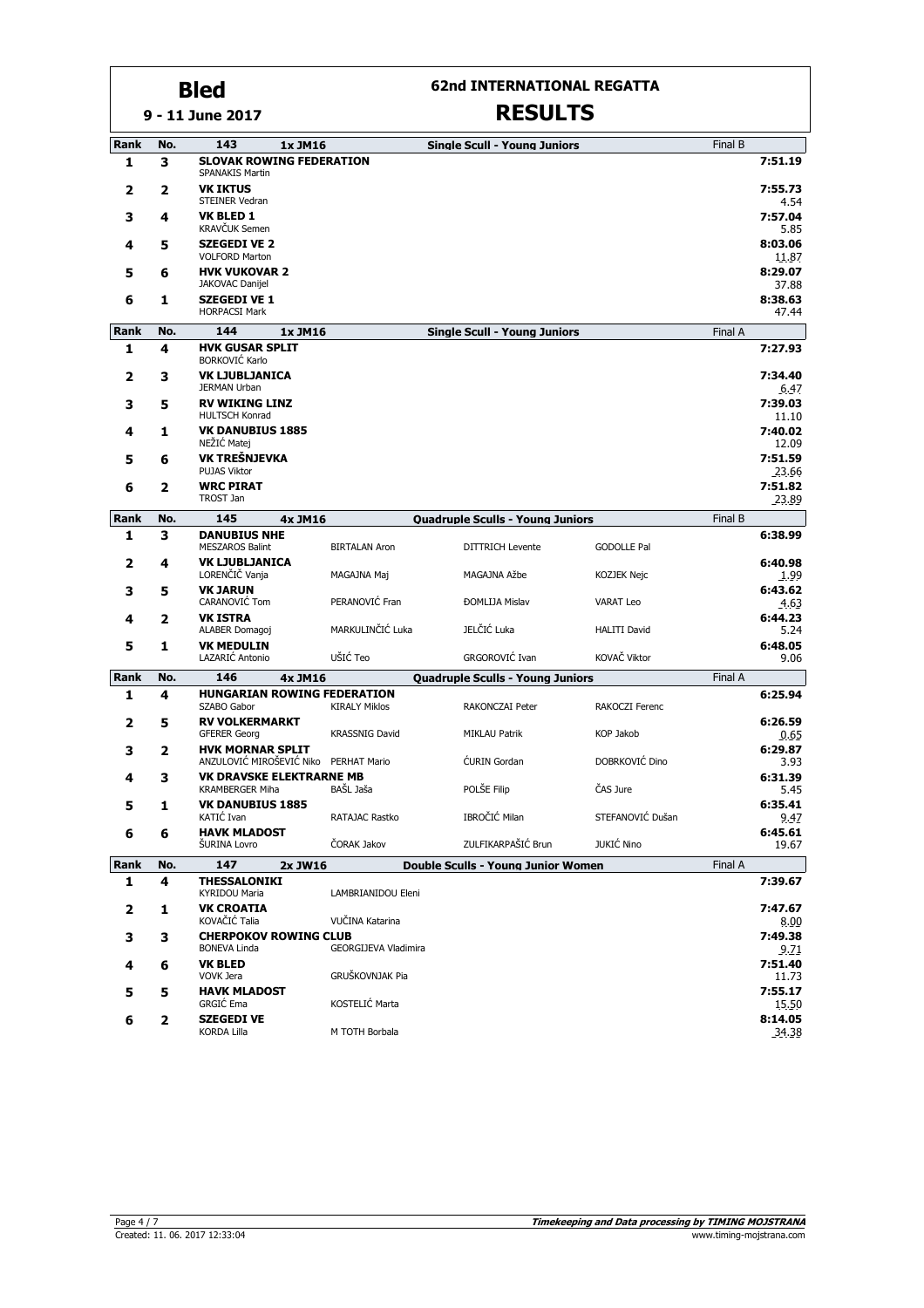**9 - 11 June 2017**

#### **62nd INTERNATIONAL REGATTA**

| <b>Rank</b> | No. | 148<br>1x JW16                                                 |                                                    | Single Scull - Young Junior Women     |                       | Final A |                         |
|-------------|-----|----------------------------------------------------------------|----------------------------------------------------|---------------------------------------|-----------------------|---------|-------------------------|
| 1           | 3   | <b>VK ARGO IZOLA</b><br><b>MACCHI Ilaria</b>                   |                                                    |                                       |                       |         | 8:21.93                 |
| 2           | 4   | <b>TURKISH ROWING FEDERATION</b><br><b>HEPSAG Petek</b>        |                                                    |                                       |                       |         | 8:27.66<br>5.73         |
| 3           | 5   | <b>VK MEDULIN</b><br><b>KAIĆ Martina</b>                       |                                                    |                                       |                       |         | 8:29.92<br>7.99         |
| 4           | 2   | <b>HVK GUSAR SPLIT</b><br>MRDULJAŠ Maura                       |                                                    |                                       |                       |         | 8:42.81<br>20.88        |
| 5           | 1   | <b>SZEGEDI VE</b><br>DAKA Zsofia                               |                                                    |                                       |                       |         | 9:01.79<br>39.86        |
| 6           | 6   | <b>ROWING FEDERATION OF MOLDOVA</b><br><b>HUDOVA Alexandra</b> |                                                    |                                       |                       |         | 9:21.26<br>59.33        |
| <b>Rank</b> | No. | 149<br>4x JW16                                                 |                                                    | Quadruple Sculls - Young Junior Women |                       | Final A |                         |
| 1           | 3   | <b>VK NAUTILUS KOPER</b>                                       |                                                    |                                       |                       |         | 7:20.65                 |
|             |     | TEPEŠ Neja                                                     | KOVAČIČ Laura                                      | <b>ZONTA Noemi</b>                    | MIHIČ Ema             |         |                         |
| 2           | 1   | VK TREŠNJEVKA 1<br>VRAČEVIĆ Matea                              | POPKO Anamarija                                    | TRIŠOVIĆ Lana                         | <b>VRBAN Paula</b>    |         | 7:24.41<br>3.76         |
| 3           | 4   | <b>VK ISTRA</b><br>DURAKOVIĆ Ina                               | DE GRAVISI Britt                                   | <b>KATARIN Nina</b>                   | <b>BRAJKOVIĆ Nina</b> |         | 7:31.04<br>10.39        |
| 4           | 2   | VK TREŠNJEVKA 2                                                |                                                    |                                       |                       |         | 7:47.68                 |
|             |     | GLOGOLJA Valeria                                               | <b>BREKALO Karla</b>                               | GLOGOLJA Victoria                     | BRIJEŠKI Iva          |         | 27.03                   |
| 5           | 5   | <b>SZEGEDI VE 2</b><br><b>MOLNAR Aliz</b>                      | <b>SERES Szandra</b>                               | <b>KOSA Nikolett</b>                  | SEBESVARI Eszter      |         | 8:44.95<br>1:24.30      |
| <b>Rank</b> | No. | 150<br>2xW                                                     |                                                    | <b>Double Sculls - Women</b>          |                       | Final A |                         |
| 1           | 4   | <b>HUNGARIAN ROWING FEDERATION</b>                             |                                                    |                                       |                       |         | 7:09.87                 |
| 2           | 2   | <b>PREIL Vivien</b><br>OSTERREICHISCHER RUDERVERBAND           | <b>HORVATH Kitti</b><br><b>KRANZLMULLER Miriam</b> |                                       |                       |         | 7:21.73                 |
| 3           | 1   | REIMANN Sarah<br><b>VK IZOLA - VK DRAVSKE ELE.</b>             | MIKLAVČIČ Valentina Alicia                         |                                       |                       |         | 11.86<br>7:32.67        |
| 4           | 3   | ŠKRLJ Alja<br><b>SLOVAK ROWING CLUB</b>                        |                                                    |                                       |                       |         | 22.80<br>7:33.82        |
|             |     | MARKULINOVA Anna                                               | ŠUCHOVA Barbora                                    |                                       |                       |         | 23.95                   |
| Rank        | No. | 151<br>2xM                                                     |                                                    | <b>Double Sculls - Men</b>            |                       | Final A |                         |
| 1           | 4   | HRVATSKI VESLAČKI SAVEZ<br><b>BARIĆEVIĆ Luka</b>               | <b>BRANDT Mato</b>                                 |                                       |                       |         | 6:26.96                 |
| 2           | 1   | VK BLED - VK DRAVSKE ELE.<br>ALJANČIČ Miha                     | <b>KREBS Nik</b>                                   |                                       |                       |         | 2.21<br>6:29.10<br>2.14 |
| 3           | 2   | <b>BULGARIAN ROWING FEDERATION</b><br>KATSASRSKI Rangel        | SIMEONOV Mario                                     |                                       |                       |         | 6:35.21<br>8.25         |
| 4           | 3   | <b>BERLIN RC - RC POTSDAM</b><br><b>SCHULZE Karl</b>           | <b>GRUHNE Hans</b>                                 |                                       |                       |         | 6:37.90<br>10.94        |
| 5           | 5   | <b>VK PARTIZAN 2</b>                                           |                                                    |                                       |                       |         | 6:47.58                 |
|             |     | TOŠIĆ Aleksa                                                   | ĐERIĆ Igor                                         |                                       |                       |         | 20.62                   |
| 6           | 6   | <b>SLOVAK ROWING CLUB</b><br>JENČA Lukaš*                      | KOVAČOVOČ Ondrej*                                  |                                       |                       |         | 6:51.41<br>24.45        |
| Rank        | No. | 152<br>$2 - W$                                                 |                                                    | Pair - Women                          |                       | Final A |                         |
| 1           | 2   | HUNGARIAN ROWING FEDERATION<br>POLIVKA Dora                    | <b>KREMER Eszter</b>                               |                                       |                       |         | 7:35.77                 |
| 2           | 1   | <b>VK LJUBLJANICA</b><br>POTOČNIK Pia                          | <b>HREN</b> Lea                                    |                                       |                       |         | 7:48.06<br>12.29        |
| 3           | 3   | <b>HEBROS ROWING CLUB</b><br>TOSCHKINA Magdalena               | PETROVA Ivanina                                    |                                       |                       |         | 8:42.12<br>1:06.35      |
| Rank        | No. | 153<br>2- M                                                    |                                                    | Pair - Men                            |                       | Final A |                         |
| 1           | 1   | <b>HUNGARIAN ROWING FEDERATION 2</b><br>PRIVACZKI Akos         | SZABO Bence                                        |                                       |                       |         | 6:47.02<br>2.76         |
| 2           | 2   | <b>SEE-CLUB LUZERN 2</b><br><b>SCHULER Luca</b>                | <b>BEKCIC Fabio</b>                                |                                       |                       |         | 6:49.82<br>2.80         |
| 3           | 3   | <b>SEE-CLUB LUZERN 1</b><br><b>WERNES Timon</b>                | STADELMANN Kevin                                   |                                       |                       |         | 6:53.41<br>6.39         |
| 4           | 4   | HUNGARIAN ROWING FEDERATION 1                                  |                                                    |                                       |                       |         | 6:57.12                 |
|             |     | <b>OCSENASZ Gergo</b>                                          | <b>BEDOK Gergely</b>                               |                                       |                       |         | 10.10                   |
| 5           | 6   | GUSAR SPLIT - MARINA KAŠTELA<br><b>COGA Antonio</b>            | ČAVKA Toni                                         |                                       |                       |         | 6:57.79<br>10.77        |
| 6           | 5   | <b>HAVK MLADOST</b><br>PAP Marko                               | PAP Luka                                           |                                       |                       |         | 7:01.68<br>14.66        |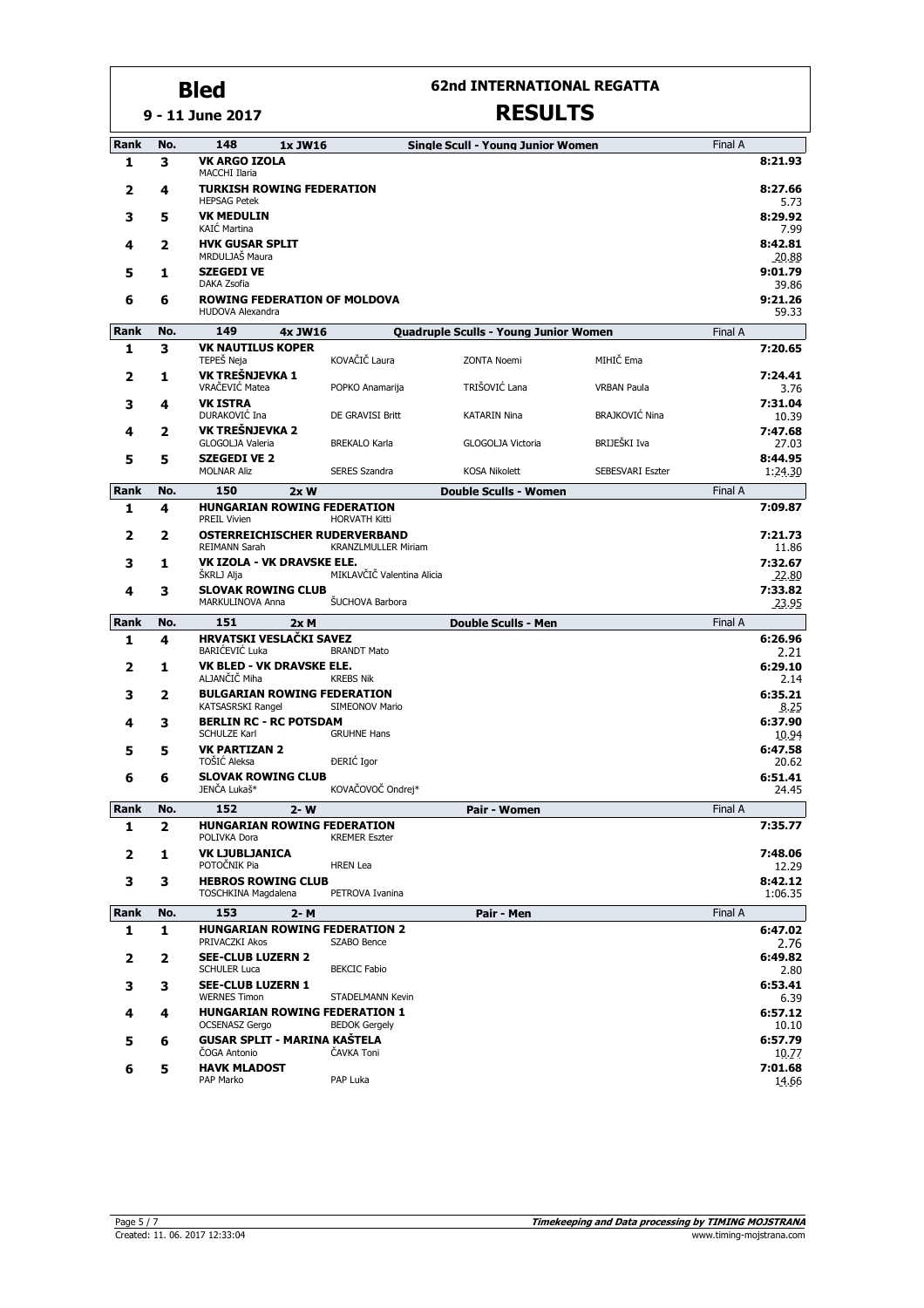#### **9 - 11 June 2017 Bled**

**62nd INTERNATIONAL REGATTA**

| Rank        | No. | 154<br>1xW                                                                               |                         | <b>Single Scull - Women</b>     | Final B |                           |
|-------------|-----|------------------------------------------------------------------------------------------|-------------------------|---------------------------------|---------|---------------------------|
| 1           | з   | <b>VK ARGO IZOLA</b>                                                                     |                         |                                 |         | 8:18.72                   |
| 2           | 1   | KEKIČ Andreja<br><b>VESLAČKI SAVEZ SRBIJE</b>                                            |                         |                                 |         | 8:26.29                   |
| 3           | 4   | STANISAVLJEVIĆ Maša<br><b>OSTERREICHISCHER RUDERVERBAND 2</b><br><b>HALAMA Chiara</b>    |                         |                                 |         | 7.57<br>8:30.38<br>11.66  |
| <b>DNS</b>  | 2   | <b>OSTERREICHISCHER RUDERVERBAND 3</b><br>KRISTOF Johanna                                |                         |                                 |         |                           |
| <b>Rank</b> | No. | 155<br>1xW                                                                               |                         | <b>Single Scull - Women</b>     | Final A |                           |
| 1           | 4   | <b>SWISS ROWING FEDERATION 2</b><br><b>WALKER Pascale</b>                                |                         |                                 |         | 7:46.97                   |
| 2           | 6   | <b>HUNGARIAN ROWING FEDERATION 1</b><br><b>GADANYI Zoltana</b>                           |                         |                                 |         | 7:53.52<br>6.55           |
| 3           | 5   | <b>BULGARIAN ROWING FEDERATION</b>                                                       |                         |                                 |         | 7:57.77                   |
| 4           | 1   | <b>GEORGIEV Dasislava</b><br><b>HUNGARIAN ROWING FEDERATION 2</b><br><b>BERTUS Kitti</b> |                         |                                 |         | 10.80<br>8:00.59<br>13.62 |
| 5           | З   | <b>OSTERREICHISCHER RUDERVERBAND 1</b>                                                   |                         |                                 |         | 8:03.41                   |
| 6           | 2   | <b>BERGER Anna</b><br><b>SWISS ROWING FEDERATION 1</b><br><b>HOFER Debora</b>            |                         |                                 |         | 16.44<br>8:03.61<br>16.64 |
| Rank        | No. | 156<br>1xM                                                                               |                         | <b>Single Scull - Men</b>       | Final B |                           |
| 1           | 4   | <b>HUNGARIAN ROWING FEDERATION</b>                                                       |                         |                                 |         | 7:17.90                   |
| 2           | 2   | SZEGEDI Tamas<br><b>OSTERREICHISCHER RUDERVERBAND 1</b>                                  |                         |                                 |         | 7:20.89                   |
| 3           | 3   | <b>OBRECHT Clemens</b><br><b>THESSALONIKI 2</b>                                          |                         |                                 |         | 2.99<br>7:30.42           |
| 4           | 1   | <b>DAFNIS Alexandros</b><br><b>HVK GUSAR SPLIT</b>                                       |                         |                                 |         | 12.52<br>7:35.73          |
| 5           | 5   | IVANUŠIĆ Ivan<br><b>OSTERREICHISCHER RUDERVERBAND 2</b>                                  |                         |                                 |         | 17.83<br>7:38.04          |
|             |     | <b>WEISINGER Leopold</b>                                                                 |                         |                                 |         | 20.14                     |
| 6           | 6   | <b>HAVK MLADOST 1</b><br><b>BANOVIĆ Lovro</b>                                            |                         |                                 |         | 7:43.99<br>26.09          |
| Rank        | No. | 157<br>1x M                                                                              |                         | Single Scull - Men              | Final A |                           |
| 1           | 5   | HRVATSKI VESLAČKI SAVEZ<br>ŠAIN David                                                    |                         |                                 |         | 7:06.86                   |
| 2           | 3   | <b>WAGINGER RUDERVEREIN</b><br><b>REIM Lukas</b>                                         |                         |                                 |         | 7:07.34<br>0.48           |
| 3           | 4   | <b>SWISS ROWING FEDERATION 1</b><br><b>HABERTHUR Niklaus</b>                             |                         |                                 |         | 7:10.16<br>3.30           |
| 4           | 2   | <b>SWISS ROWING FEDERATION 2</b><br>STRUZINA Andri                                       |                         |                                 |         | 7:11.01<br>4.15           |
| 5           | 1   | <b>SEE-CLUB LUZERN</b>                                                                   |                         |                                 |         | 7:14.26                   |
| 6           | 6   | <b>THALI Fabian</b><br><b>HVK "MARINA KAŠTELA"</b>                                       |                         |                                 |         | 7.40<br>7:38.46           |
|             |     | SAMARDŽIĆ Bernard                                                                        |                         |                                 |         | 31.60                     |
| Rank        | No. | 158<br>2x LM                                                                             |                         | Double Sculls - Lightweight Men | Final B |                           |
| 1           | 2   | <b>VK GALEB</b><br>PRODANOVIĆ Filip                                                      | LEKOVIĆ Stefan          |                                 |         | 6:56.57                   |
| 2           | 1   | <b>OSTERREICHISCHER RUDERVERBAND 2</b><br><b>KROBATH Daniel</b>                          | <b>RIEDEL Tobias</b>    |                                 |         | 6:59.64<br>3.07           |
| 3           | 3   | <b>DANUBIUS NHE</b><br><b>CSELINACZ Janos</b>                                            | <b>BENE Barnabas</b>    |                                 |         | 7:03.70<br>7.13           |
| Rank        | No. | 159<br>2xLM                                                                              |                         | Double Sculls - Lightweight Men | Final A |                           |
| 1           | 4   | <b>HUNGARIAN ROWING FEDERATION</b><br><b>FURKO Kalman</b>                                | <b>MOGYOROSI Marton</b> |                                 |         | 6:34.39<br>1.17           |
| 2           | з   | <b>SWISS ROWING FEDERATION</b><br><b>FERNANDEZ Matthias</b>                              | <b>MULLER Julian</b>    |                                 |         | 6:34.90<br>0.51           |
| 3           | 1   | <b>RV STAW</b><br>MADERNER Alexander                                                     | <b>KELLNER Philipp</b>  |                                 |         | 6:39.43<br>5.04           |
| 4           | 2   | <b>OSTERREICHISCHER RUDERVERBAND 1</b><br>SINZINGER Lukas                                | HAFERGUT Johannes       |                                 |         | 6:43.47<br>9.08           |
| 5           | 5   | <b>VK KORANA - HAVK MLADOST 1</b>                                                        |                         |                                 |         | 6:43.69                   |
| 6           | 6   | SOLDO Zvonimir<br><b>VK KORANA - HAVK MLADOST 2</b>                                      | <b>ŠUTALO Dominik</b>   |                                 |         | 9.30<br>7:01.90           |
|             |     | CINDRIĆ Mislav                                                                           | ZULFIKARPAŠIĆ Fran      |                                 |         | 27.51                     |